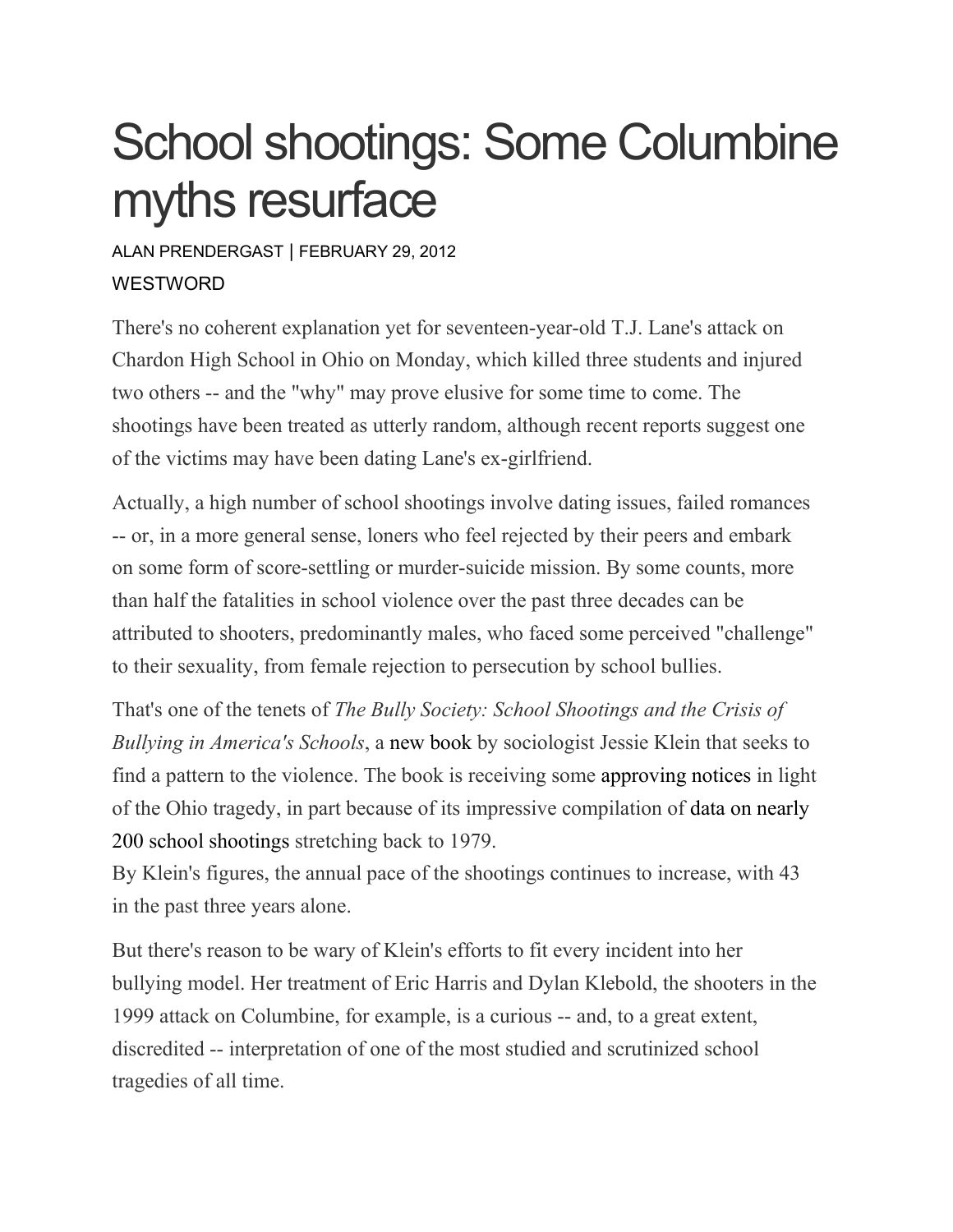According to Klein's capsule summary, "Eric and Dylan were made fun of for being smart, and wearing Goth clothing; the kids called jocks at school called them the 'Trench Coat Mafia;' Eric was considered the smartest boy in the class.... Eric's father was an Air Force pilot, and Eric might have tried to emulate the violence endemic to his father's position."

Klein also detects a "gay-bashing" undercurrent in the Columbine attack: "Both were enraged by the ridicule they endured by students...who called them homosexual."

Klein seems to be relying on some of the lurid and ludicrously inaccurate rumormongering that passed unfiltered into early press coverage of the shooting. She even quotes a note supposedly from Harris's diary, blaming the massacre on teachers and parents: "You have taught these kids to not accept what is different."

As someone all too familiar with the rantings found in Harris's actual [journal,](http://www.westword.com/2001-12-06/news/i-m-full-of-hate-and-i-love-it/) let me point out that Klein is quoting from a bogus "suicide note" that showed up on the Internet shortly after the shootings and was soon debunked. (Her footnoted source, weirdly enough, is a Dan Savage column from May 1999.) Harris didn't write any such thing.

And Klein's other assertions? They didn't dress Goth. The so-called Trenchcoat Mafia was a red herring from day one. There's nothing in the official record that suggests anyone regarded Eric Harris as the smartest boy in school -- other than Eric Harris.

As for other myths -- about the two killers being outcasts, persecuted, more gaybashed than gay-bashing -- they were all exploded years ago, [here](http://www.westword.com/1999-08-05/news/doom-rules/3)/2/) and [here](http://www.westword.com/2001-10-25/news/back-to-school/) and [here,](http://www.westword.com/2006-04-13/news/hiding-in-plain-sight/) among other places. Although bullying certainly existed at Columbine, just like at other schools, and Harris and Klebold may [have](http://www.westword.com/2000-07-13/news/the-missing-motive/) been [targets](http://www.westword.com/2000-07-13/news/the-missing-motive/) long before they became tolerated albeit not widely popular seniors (and quasi-bullies themselves), it's alarmingly simplistic to make the kind of causeeffect argument Klein presents for what happened at Columbine.